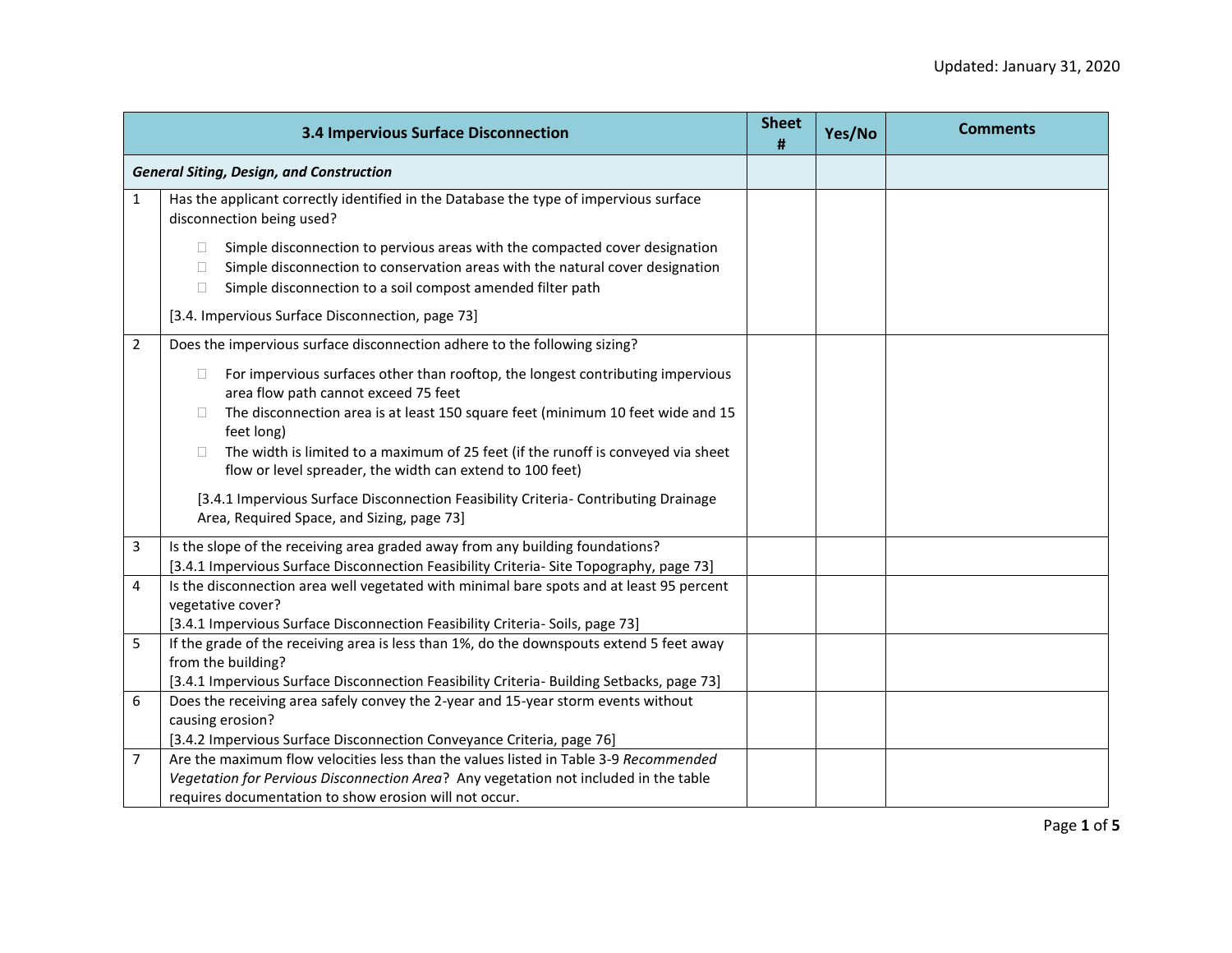|    | [3.4.5 Impervious Surface Disconnection Landscaping Criteria, page 78]                                                                                                                                                                                                                                                                                                                                                                                                                                                                                                                                                                                                  |  |  |
|----|-------------------------------------------------------------------------------------------------------------------------------------------------------------------------------------------------------------------------------------------------------------------------------------------------------------------------------------------------------------------------------------------------------------------------------------------------------------------------------------------------------------------------------------------------------------------------------------------------------------------------------------------------------------------------|--|--|
| 8  | Does the plan contain the following construction sequence?<br>Limit construction traffic in disconnection area to avoid compaction.<br>$\Box$<br>Direct construction runoff away from the proposed disconnection area.<br>□<br>Use tracked vehicles to perform light grading.<br>$\Box$<br>Evenly incorporate topsoil and compost amendments across the disconnection<br>$\Box$<br>area, stabilize with seed, and protect with biodegradable erosion control matting<br>or blankets.<br>Prevent diversion of stormwater into compost amended area until the 95%<br>ground cover established.<br>[3.4.6 Impervious Surface Disconnection Construction Sequence, page 78] |  |  |
| 9  | Does the plan contain the Impervious Surface Disconnection Construction and<br>Maintenance Inspection Checklists (Appendix L Construction Inspection Checklists and<br>Appendix M Maintenance Inspection Checklists) or incorporate the checklists by<br>reference?<br>[Appendix L and Appendix M]                                                                                                                                                                                                                                                                                                                                                                      |  |  |
| 10 | Is the impervious surface disconnection included in the Declaration of Covenant?<br>Is the location and extent of the green roof a part of Exhibit B Site Plan?<br>$\Box$<br>Is the maintenance of the green roof a part of Exhibit C Maintenance Plan?<br>$\Box$<br>[3.4.7 Impervious Surface Disconnection Maintenance Criteria- Declaration of Covenants,<br>page 79]                                                                                                                                                                                                                                                                                                |  |  |
|    | <b>Simple Disconnection to Pervious Area with Compacted Cover</b>                                                                                                                                                                                                                                                                                                                                                                                                                                                                                                                                                                                                       |  |  |
| 11 | Are receiving pervious areas clearly delineated on all development plans, protected with<br>temporary fencing, and included in the Phase I or the Erosion and Sediment Control<br>Narrative?<br>[3.4.4 Impervious Surface Disconnection Design Criteria- D-1, page 76]                                                                                                                                                                                                                                                                                                                                                                                                  |  |  |
| 12 | If compaction is expected to occur as a result of construction activities, will the soil of the<br>receiving pervious areas be remediated?<br>[3.4.4 Impervious Surface Disconnection Design Criteria- D-1, page 76]                                                                                                                                                                                                                                                                                                                                                                                                                                                    |  |  |
|    | Simple Disconnection to a Conservation Area with Natural Cover Designation                                                                                                                                                                                                                                                                                                                                                                                                                                                                                                                                                                                              |  |  |
| 13 | Is inflow conveyed via sheet flow or a level spreader?<br>[3.4.4 Impervious Surface Disconnection Design Criteria- D-2, page 76]                                                                                                                                                                                                                                                                                                                                                                                                                                                                                                                                        |  |  |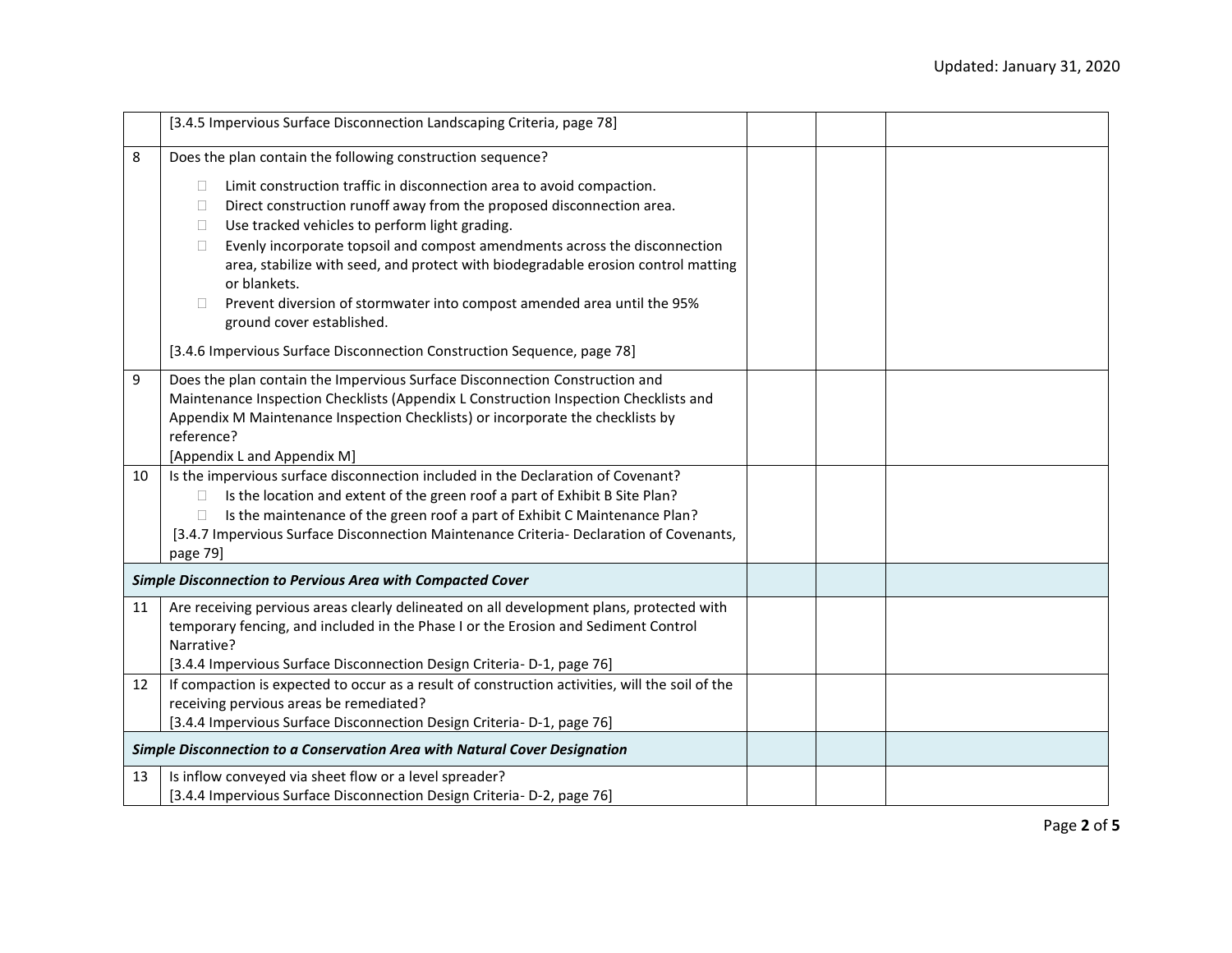| 14 | Does the impervious surface disconnection adhere to the following sizing?                                          |
|----|--------------------------------------------------------------------------------------------------------------------|
|    | Minimum disconnection length of 40 feet<br>$\Box$                                                                  |
|    | Disconnection area cannot include regulated wetlands and buffer areas<br>$\Box$                                    |
|    | Maximum flow path for runoff conveyed via sheet flow (impervious area) of 75<br>⊔                                  |
|    | feet                                                                                                               |
|    | Maximum flow path for runoff conveyed via sheet flow (pervious area) of 150<br>П                                   |
|    | feet                                                                                                               |
|    | Maximum flow path for runoff conveyed via level spreader of 150 feet<br>П                                          |
|    | [3.4.4 Impervious Surface Disconnection Design Criteria- D-2, page 76]                                             |
| 15 | Does the level spreader sizing meet the following requirements?                                                    |
|    | Minimum required width of level spreader of 13 linear feet per each 1 ft <sup>3</sup> /sec of<br>□                 |
|    | inflow if receiving conservation area has 90% ground cover                                                         |
|    | Minimum required width of level spreader of 40 linear feet per each 1 ft <sup>3</sup> /sec of<br>П                 |
|    | inflow if receiving conservation area is forested                                                                  |
|    | [3.4.3 Impervious Surface Disconnection Design Criteria- D-2, page 76]                                             |
| 16 | Are the limits of disturbance clearly shown, identified, and protected by acceptable                               |
|    | signage, silt fence, snow fence, or other protective barrier?                                                      |
|    | [3.4.6 Impervious Surface Disconnection Construction Sequence, page 78]                                            |
| 17 | The conservation area must be protected by super silt fence, chain link fence, or other                            |
|    | measures to prevent sediment discharge.<br>[3.4.6 Impervious Surface Disconnection Construction Sequence, page 78] |
| 18 | Does the plan contain the following construction notes?                                                            |
|    |                                                                                                                    |
|    | No staging, parking, clearing, grading, or heavy equipment access within<br>$\Box$                                 |
|    | conservation area except temporary disturbances associated with incidental                                         |
|    | utility construction, restoration operations or management of nuisance<br>vegetation.                              |
|    | Construction of level spreader shall not commence until the contributing<br>$\Box$                                 |
|    | drainage area is stabilized and the erosion and sediment controls removed and                                      |
|    | cleaned out. Stormwater must not be diverted into the disconnection area until                                     |
|    | the level spreader is installed and stabilized.                                                                    |
|    | [3.4.6 Impervious Surface Disconnection Construction Sequence, page 78]                                            |
|    |                                                                                                                    |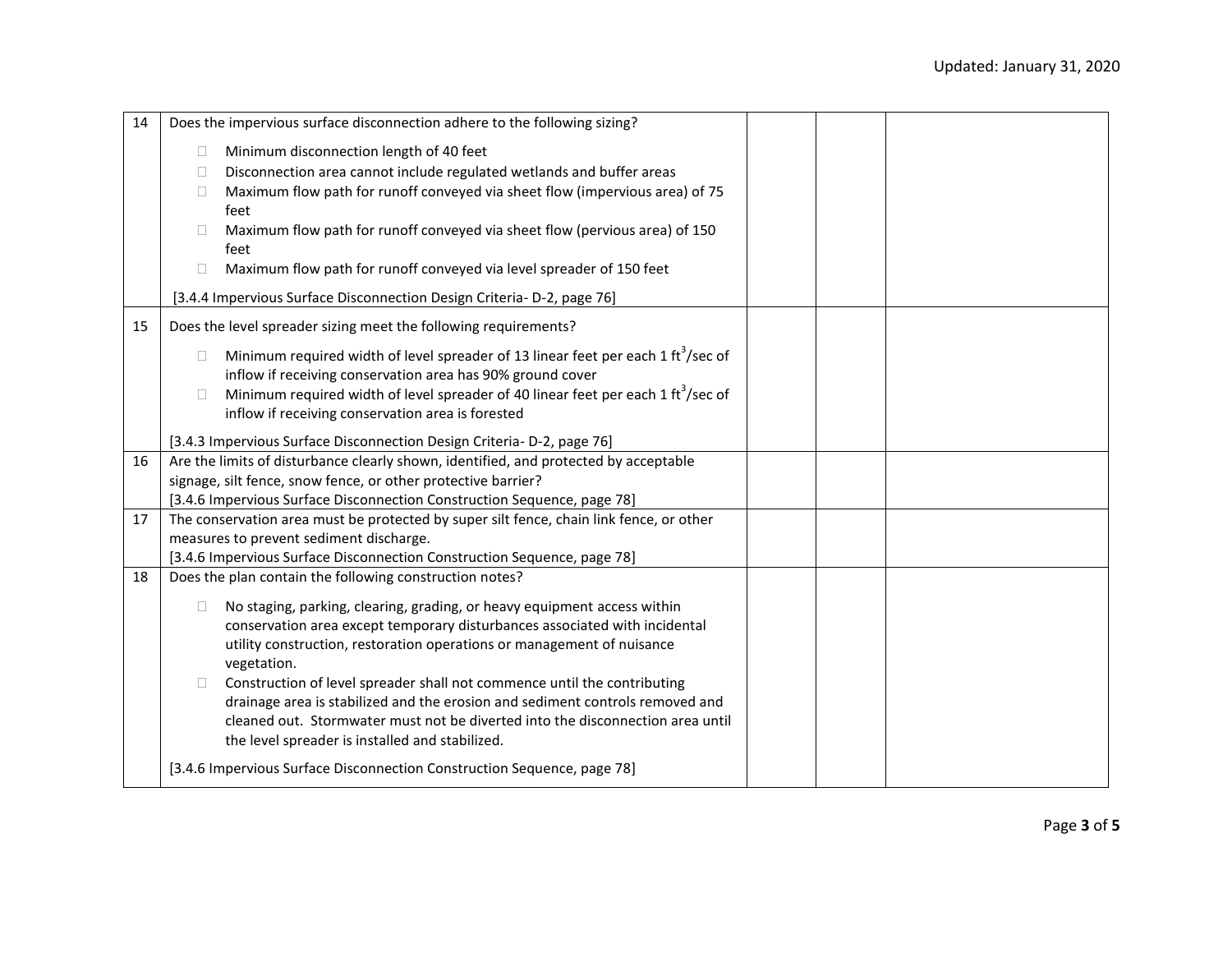|    | Simple Disconnection to a Soil Compost-Amended Filter Path                                                                                                                                                                                                                                                                                                                                                                                                                                                                                                                                                                                                                                                                                                                                                                                                  |  |  |
|----|-------------------------------------------------------------------------------------------------------------------------------------------------------------------------------------------------------------------------------------------------------------------------------------------------------------------------------------------------------------------------------------------------------------------------------------------------------------------------------------------------------------------------------------------------------------------------------------------------------------------------------------------------------------------------------------------------------------------------------------------------------------------------------------------------------------------------------------------------------------|--|--|
| 19 | Was a soil test performed to ascertain preconstruction soil properties to a depth 1 foot<br>below the proposed amendment area with respect to bulk density, pH, salts, and soil<br>nutrients?<br>[Appendix K Soil Compost Amendment Requirements, page K-2]                                                                                                                                                                                                                                                                                                                                                                                                                                                                                                                                                                                                 |  |  |
| 20 | Does the plan specify that a soil test is taken at least one week after the compost has<br>been incorporated into the soils to determine whether any further nutritional<br>requirements, pH adjustment, and organic matter adjustments are necessary for plant<br>growth?<br>[Appendix K Soil Compost Amendment Requirements, page K-2]                                                                                                                                                                                                                                                                                                                                                                                                                                                                                                                    |  |  |
| 21 | Do the compost specifications meet the following criteria?<br>Derived from plant material<br>$\Box$<br>Provided by member of US Composting Seal of Testing Assurance (STA) program<br>П<br>(alternative specifications and/or certifications may be substituted, as<br>authorized by DDOE)<br>100% of material passes the 0.5-inch screen<br>□<br>pH between 6 and 8<br>$\Box$<br>Manufactured inert material less than 1.0% by weight<br>$\Box$<br>Organic matter content between 35% and 65%<br>$\Box$<br>Soluble salt content shall be less than 6.0 mmhos/cm<br>П<br>Maturity greater than 80%<br>П<br>Stability 7 or less<br>$\Box$<br>Carbon/nitrogen ratio less than 25:1<br>$\Box$<br>Passing metal test<br>$\Box$<br>Dry bulk density ranging from 40-50 pounds/cubic feet<br>$\Box$<br>[Appendix K Soil Compost Amendment Requirements, page K-3] |  |  |
| 22 | If the compost amendments exceed 2,500 square feet, does the plan include erosion and<br>sediment control measures to secure the area until the surface is stabilized by<br>vegetation?<br>[Appendix K Soil Compost Amendment Requirements, page K-3]                                                                                                                                                                                                                                                                                                                                                                                                                                                                                                                                                                                                       |  |  |
| 23 | Are the following tasks incorporated into the soil amendment maintenance plan?<br>For the first six months following the incorporation of soil amendments, the site<br>$\Box$<br>should be inspected by a qualified professional at least once after each storm                                                                                                                                                                                                                                                                                                                                                                                                                                                                                                                                                                                             |  |  |